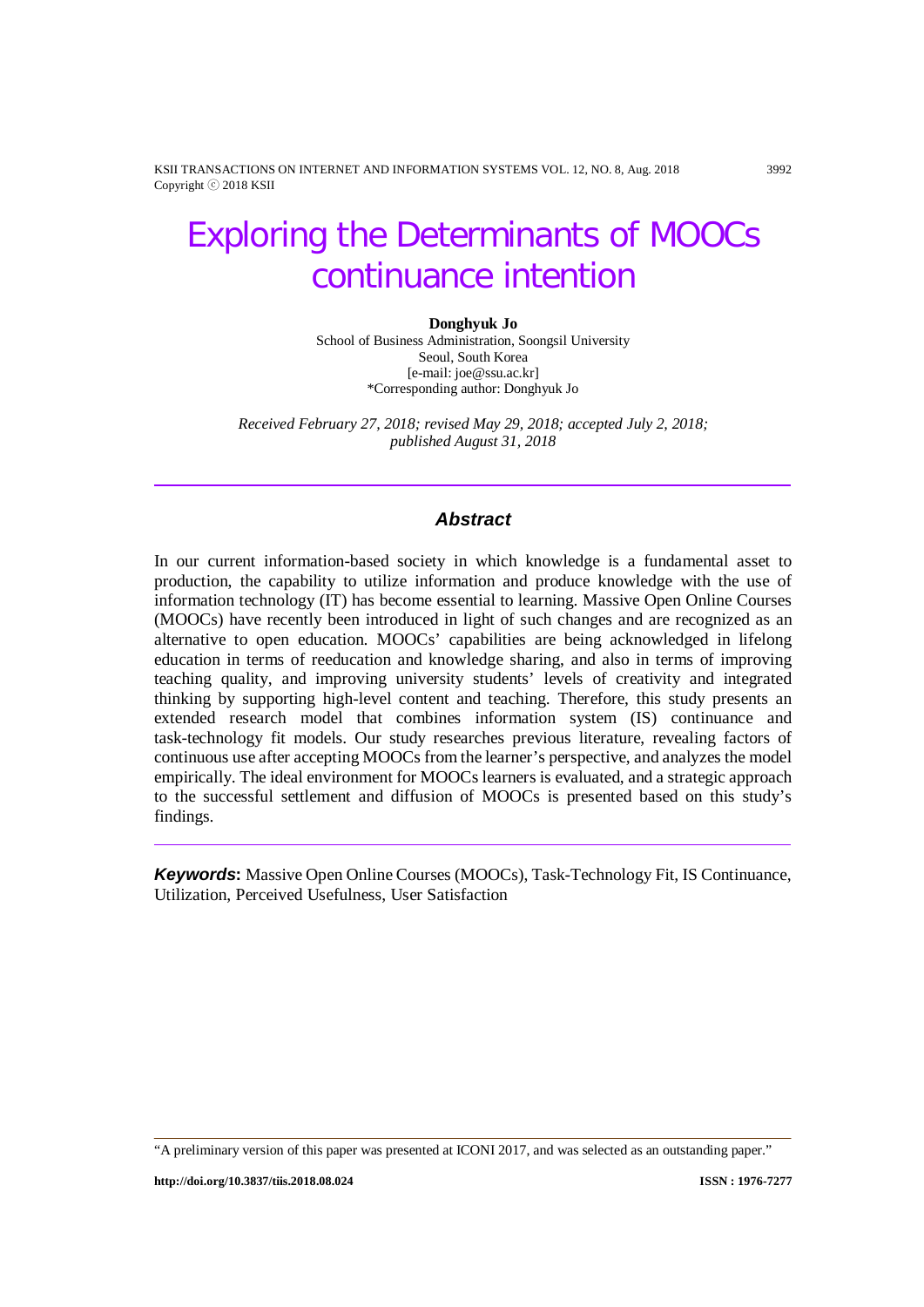# **1. Introduction**

In our current, information-based society in which knowledge is a core asset to production, the ability to utilize information and produce knowledge using IT is emerging as essential to learning [1]. Since the 2000s, the philosophy of "sharing" based on Web 2.0 has been transcending "sharing" via Open Education Resources (OERs); in academic communication, the scope extends to Open Course Ware (OCW). As e-learning initially changed higher education paradigms, the expansion of open education based on "sharing" anticipates yet another paradigm shift [2].

Massive Open Online Courses (MOOCs) have recently been introduced in response to such changes and are now being considered an alternate form of open education. "MOOCs" refer to a learning model that was developed for those who desire to learn in an online environment without the limitations of class size. MOOCs are an evolved e-learning system that integrate existing forms of remote learning, connection to social networks, multi-disciplinary expert participation, and free online resource collection. This form of education is growing exponentially due to active participation in learning purpose, prerequisite learning, knowledge, and common interest [3]. MOOCs are especially popular in the contexts of reeducation and knowledge sharing in the contexts of continuing education, improvements to teaching, and university student creativity and integrated thinking through its support of high-level content and teaching [4].

Until recently, studies on Information System (IS) have evaluated the success of IS in terms of user acceptance or use. However, if IS is not used continuously after being accepted, user performance fails since continued use is an essential factor in IS success [5]. In light of this, Bhattacherjee (2001) [6] asserts that if IS user expectations are identical to use performance, perceived usefulness and use satisfaction also increase; consequently, continuation intention increases, thus fulfilling the IS Continuance Model. Later, a Continuance Model is applied to various IS study contexts and is considered to be a core model of explaining user IS continuance [7].

Additionally, current IT technologies have been developed as measures to process works by members of organizations, thus transcending personal levels. The relationship between IT technology and infra and business supports is being continuously reinforced. The Task-Technology Fit model explains IT is capacity to support an organization's members' tasks by referencing how well IT supports the functions required for an individual to perform a task [8]. Previous studies on IS demonstrate that Task-Technology Fit improves individual user performance by improving the fit between information systems and tasks conducted in the use environments' various systems [9-14].

Similarly, previous studies on MOOCs have focused on evaluating MOOCs' educational potential from the service provider's point of view despite its importance, while studies on MOOCs' acceptance or use environment from point of view of the learner are shorter [15,16]. Therefore, this study presents an extended research model, combining IS continuance and task-technology fit models through literature research. We reveal the factors of continuous use after the learner accepts an MOOC, and analyze the model empirically. It is important to understand the MOOCs' learners' environment: a strategic direction for successful settlement and diffusion of MOOCs is presented based on this understanding.

To this purpose, a survey was conducted on experienced users of MOOCs; the results were analyzed and our hypothesis verified using the structural equation model. Therefore, to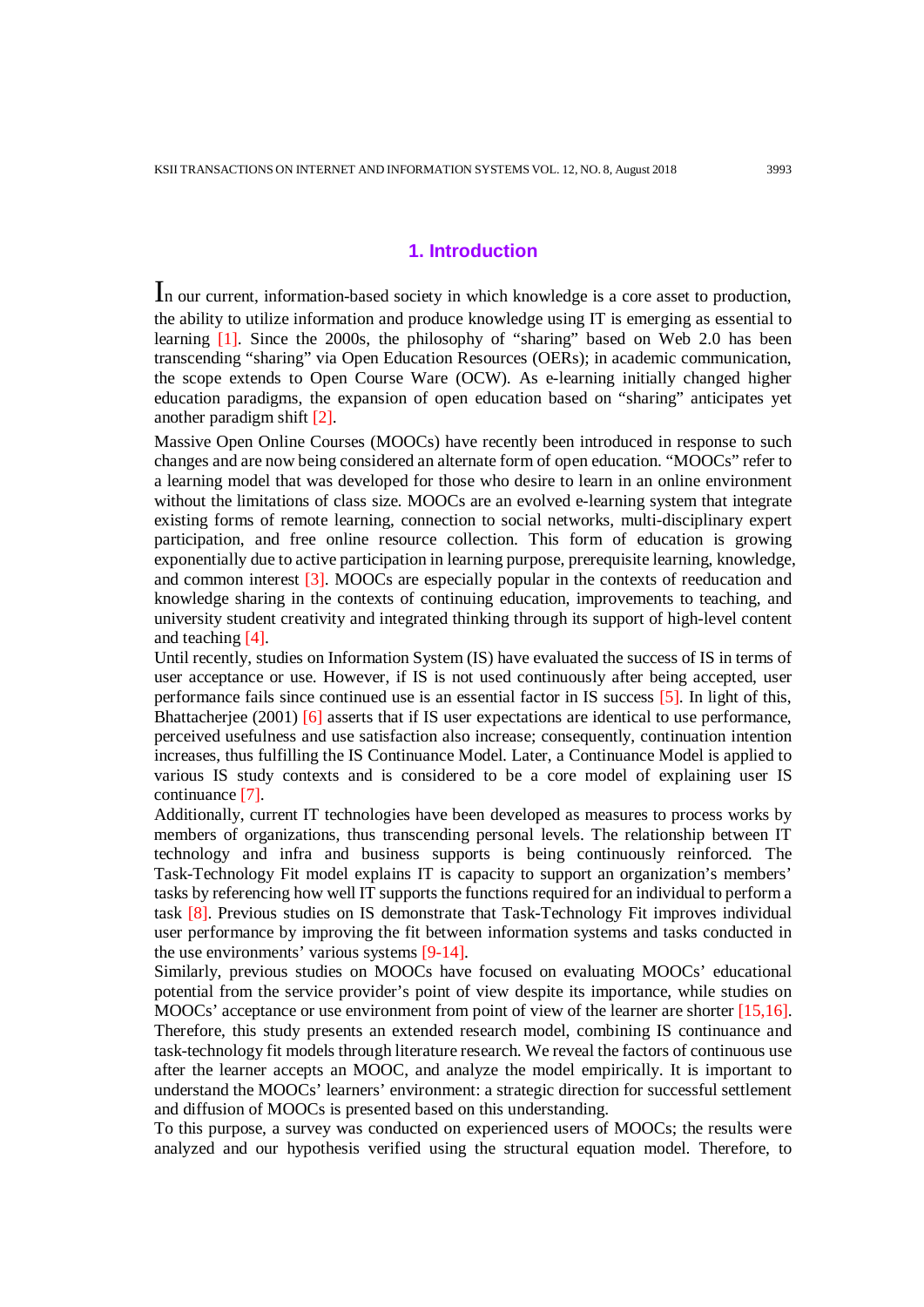achieve its purpose, this study was designed and constructed as a literature review and theoretical framework. This study was divided into five sections. Section 1 introduces the study's thesis, objectives, scope, and organization. Section 2 presents a research hypothesis based on a review of major concepts and theories. Section 3 presents the study's sample, measure, and analysis method. Section 4 presents the data analyses and findings. Section 5 presents a summary and future research directions based on the theoretical model's test results.

# **2. Theoretical Background**

## **2.1 Understanding MOOCs**

MOOCs are a learning model developed for those who desire to gain education in an online environment without limitations of class size. This means that free lectures are available to anyone, allowing students to participate in learning through an open, public online community [17]. MOOCs are intrinsically different from existing educational environments as they are "Massive," "Open," "Online," and in the form of "Courses" [18]. First, as opposed to existing offline or online courses, many students of MOOCs participate in learning activities. Second, MOOCs are open in terms of economy, acceptance, and sharing. MOOC lectures are offered for free, and have no preconditions for course participants; lectures are open to everyone, and hence students can share their own thoughts and understandings freely while they study. MOOCs are delivered online; therefore, courses are easily accessible and free from physical and temporal limitations. Lastly, MOOC lectures are defined as "courses." A lecture provided by MOOCs has a beginning and an end; organized learning resources and activities are provided to achieve learning goals set by the teacher.

In sum, MOOCs are online courses comprising free lecture selections, openly shared curricula, and unlimited outcomes in an open structure. MOOCs are established by autonomously organized learners who participate in lectures according to their learning purposes, previous technological knowledge level, and common interests. MOOCs do not generally charge a fee and have no preconditions save for interest and internet access. There are no previously defined expectations or formal requirements for participation in these courses. MOOCs target unlimited participation and open access through the Web. Unlike other classes, MOOCs offer interactive user forums to support the formation of user communities [19,20].

As such, public interest in MOOCs is increasing since anyone can receive high quality education online with no preconditions. However, in spite of the high interest in MOOCs, a problem is emerging: many learners quit in the middle of a course. The number of participants registered in MOOCs is increasing rapidly, and most of these participants enjoy MOOC learning. However, few students complete the courses and receive certificates [21,22]. In an investigation conducted on 43,000 students using Coursera, Udacity, edX and other MOOC platforms, Jordan (2015)  $\boxed{23}$  reveals that only 6.5% of students attended all of the lectures and received certificates or diplomas. Meyer (2012) [24] reports that the rate of exiting students from MOOCs provided by Stanford, MIT, and UC Berkley is 80–95%. This high exit rate is considered a limitation of MOOCs despite their potential to lead innovation in education paradigms and curricula.

## **2.2 Task-Technology Fit**

The Task-Technology Fit (TTF) model is used extensively to evaluate IT technology's performance challenges. Task-technology fit is defined as the level at which an information system's capacity is identical to the required conditions of tasks to perform and meaning that it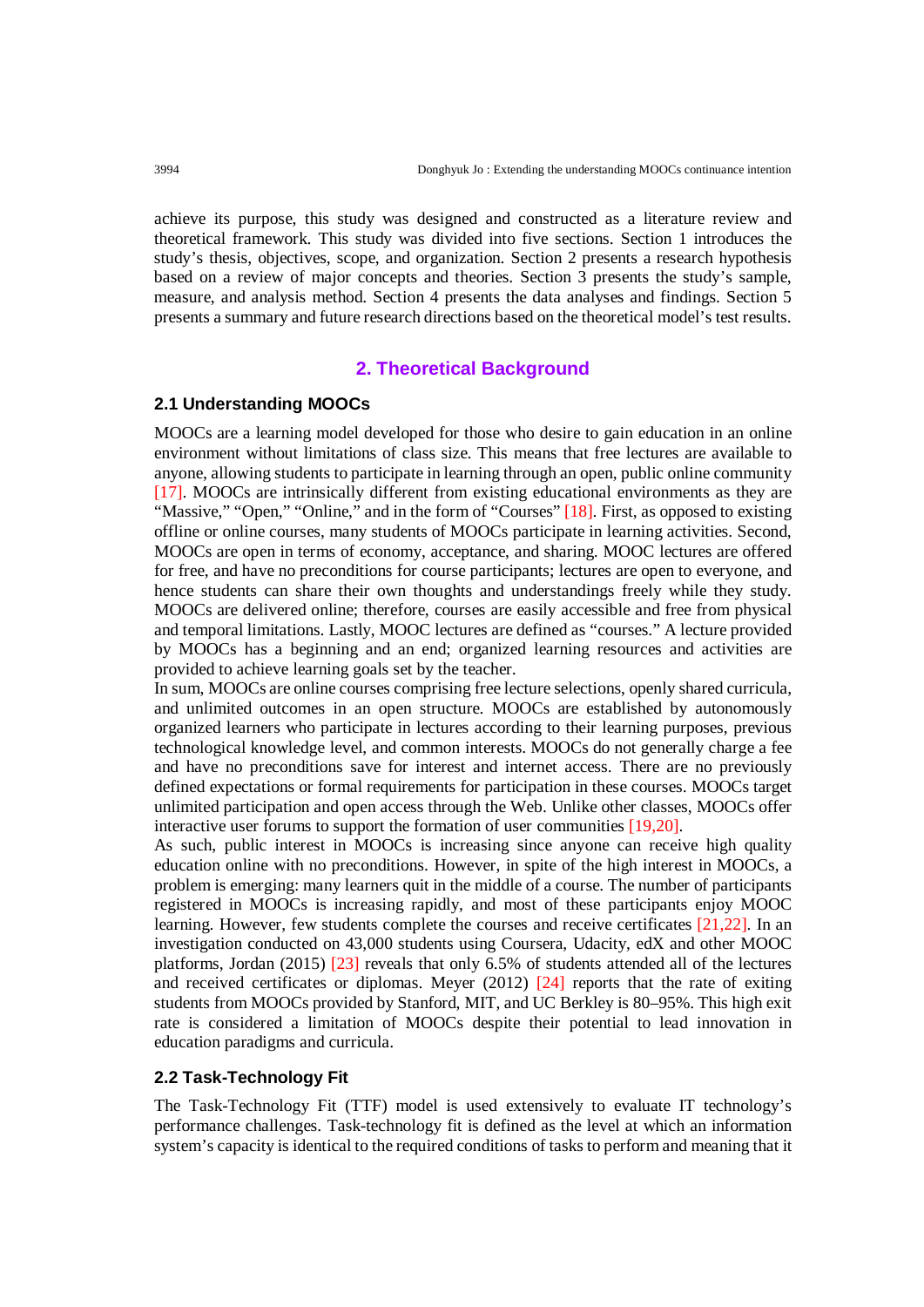addresses the issue of how adequately technology can support the information required for individual task performance [25,26]. While presenting the task-technology fit model, Goodhue & Thompson (1995)  $[8]$  argue that task-technology fit determines the performance of utilization in the use environment of IT technology. These researchers note that if IT is sufficient to support task performance, user evaluation will be positive, and IT will be used.



**Fig. 1.** The Task-Technology Fit Model

Therefore, the task-technology fit model is considered a foundational model for describing user performance in IT acceptance and use research [14,27-30]. Klopping & McKinney's (2004) [9] study on e-commerce acceptance confirms that task-technology fit positively impacts perceived usefulness, ease of use, and intention to use. Larsen et al.'s (2009) [31] study on mobile banking continuance verifies that the task-technology fit affects perceived usefulness and utilization, while utilization and user satisfaction positively affect continuance intention. McGill & Klobas' (2009) [10] study on Learning Management Systems (LMSs) verifies that task-technology fit and utilization impacts learning performance. Zhou et al (2010) [11] show that task-technology fit has a positive effect on mobile banking acceptance and performance expectation. Chang's (2010) study [12] on the acceptance of mobile auction service verifies that task-technology fit positively impacts intention to use by mediating perceived usefulness. Lin & Wang's (2012) [13] study on e-learning continuation intention verifies that task-technology fit positively impacts confirmation and perceived usefulness. Therefore, this study establishes the following hypotheses:

- H1. Task-Technology Fit will have a positive effect on perceived usefulness.
- H2. Task-Technology Fit will have a positive effect on utilization.
- H3. Utilization will have a positive effect on user satisfaction.
- H4. Utilization will have a positive effect on continuance intention.

## **2.3 IS Continuance**

Ultimately, if use continuation fails after IS acceptance, user achievement also fails; IS success depends on continued use rather than acceptance [6]. An IS that is not used frequently, or is inadequate or ineffective after being accepted, can become a factor in failing to achieve the performance of the individual or the organization; continued usage after acceptance is an essential factor for the success of IS in the use environment [5]. Therefore, Bhattacherjee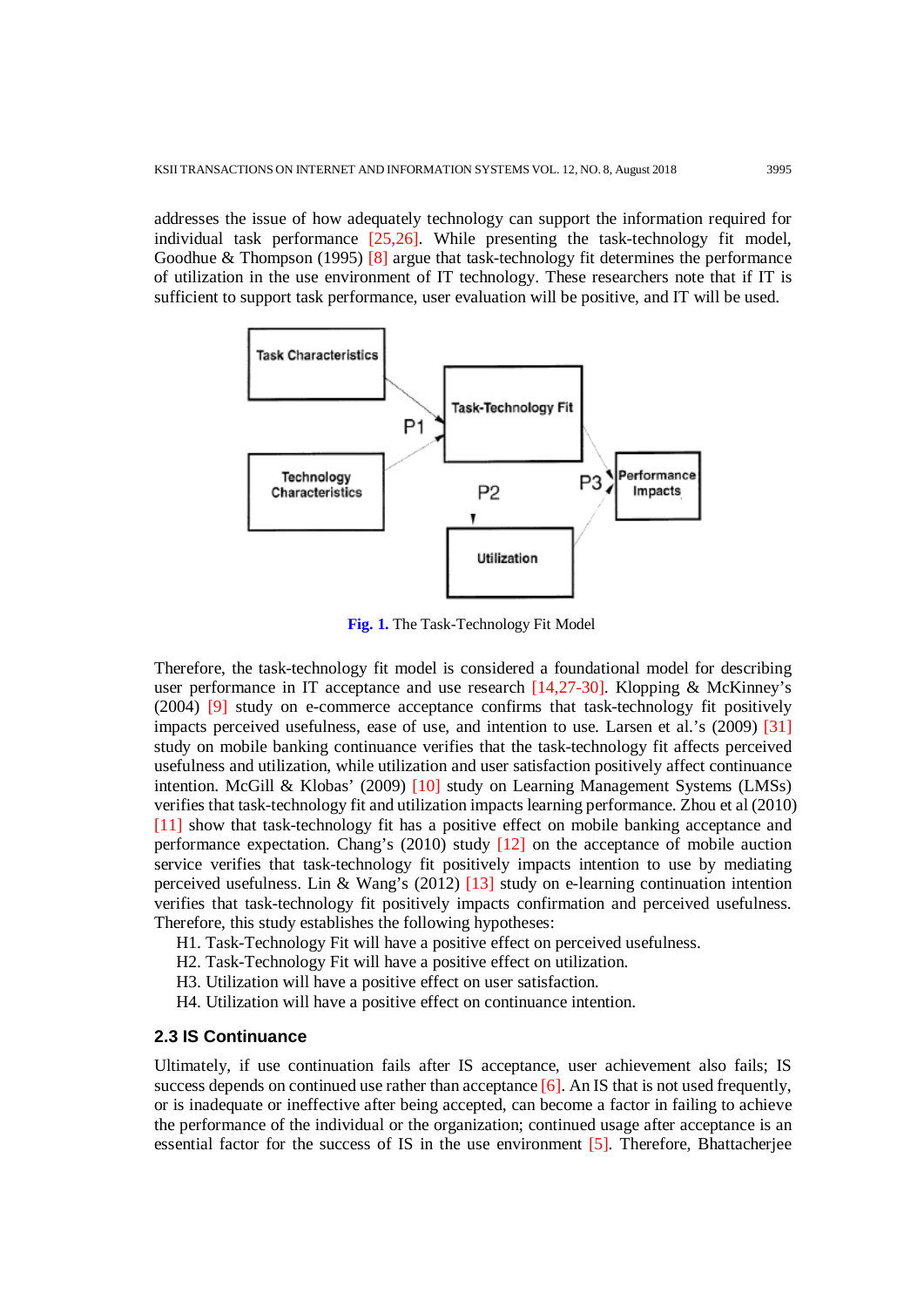(2001) [6] presents an IS continuance model based on Davis et al.'s (1989) Technology Acceptance Model (TAM) [32] and Oliver's (1980) Expectancy Disconfirmation Theory (EDT) [33] asserting that an IS' continuation intention is determined by confirmation and perceived usefulness produced by the results of initial use of IS; confirmation influences perceived usefulness. In other words, his assertion means that when IS user expectations meet use performance in the initial period, perceived usefulness and satisfaction increase and continuation intention consequentially increases.





Bhattacherjee's (2001) [6] IS continuance model is considered to be a core model demonstrating user IS continuance since it applies to various contexts of later IS continuance research [7]. Hsu & Chiu's (2004) [34] study on IS continuation intention verifies that the continuation intention of internet service is determined by outcome expectation, internet self-efficacy and user satisfaction, while confirmation is a factor in predicting outcomes of expectation and user satisfaction. Lin et al. (2005) [35] verify that the continuation intention of web portal services is determined by perceived usefulness, playfulness, and user satisfaction; expectation satisfaction is a factor in predicting perceived usefulness, perceived playfulness, user satisfaction, and expectation satisfaction. Roca et al. (2006) [36] verify that the continuation intention of e-learning users is determined by user satisfaction and perceived quality; perceived usefulness and ease of use are prediction factors for user satisfaction. Thong et al. (2006) [37] verify that the continuation intention of mobile service is determined by user satisfaction, perceived usefulness, and enjoyment; expectation is a prediction factor for perceived ease of use, perceived usefulness, perceived enjoyment, and user satisfaction. Limayem & Cheung (2008) [38] verify that IS continuation intention, prior behaviors, and habits are determining factors of e-learning service continuation. Kim (2010) [39] verifies that perceived usefulness, enjoyment, cost, subjective norms, and perceived behavior controls are determining factors for mobile data service continuation. Ho (2010) [40] verifies that continuation of e-learning services are determined by perceived usefulness, user satisfaction, and attitude; autonomy, relatedness, competence, expectation satisfaction, and perceived ease of use are prediction factors for perceived usefulness, user satisfaction and attitude. Therefore, this study establishes the following hypotheses:

- H5. Perceived usefulness will have a positive effect on utilization.
- H6. Perceived usefulness will have a positive user satisfaction.
- H7. Perceived usefulness will have a positive continuance intention.
- H8. User satisfaction will have a positive effect on continuance intention to use.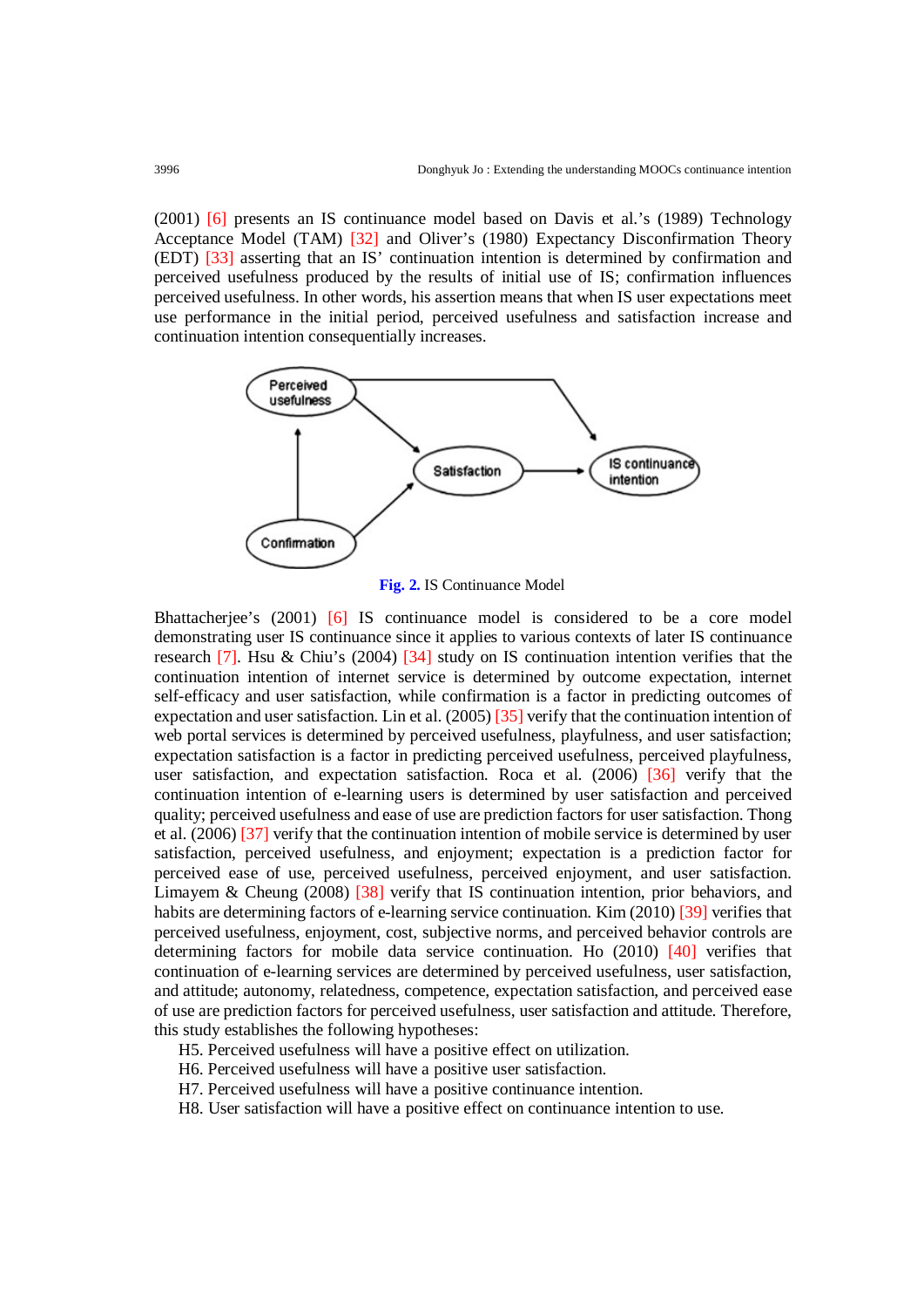On the basis of the above hypotheses, the following model, shown in **Fig. 3**, was suggested for this study.



## **3. Research Method**

## **3.1 Sample**

For this study, data were collected through a field survey on college/university graduate students, and adult students enrolled in courses at life-long education centers located in Seoul; all of these participants have experience using MOOC services. A total of 252 data samples were collected, and 237 cases remained as effective samples for this study's empirical analysis after eliminating 15 cases that had missing values or insincere responses. **Table 1** summarizes this study's samples.

|            | <b>Category and Items</b> | <b>Sample Size</b> | Ratio $(\% )$ |
|------------|---------------------------|--------------------|---------------|
| Gender     | Male                      | 123                | 51.9          |
|            | Female                    | 114                | 48.1          |
| Age        | Less than 20              | 16                 | 6.8           |
|            | $20 - 29$                 | 105                | 44.3          |
|            | $30 - 39$                 | 58                 | 24.5          |
|            | $40 - 49$                 | 39                 | 16.5          |
|            | more than 50              | 19                 | 8.0           |
| Use period | Less than 6 months        | 36                 | 15.2          |
|            | $6-12$ months             | 47                 | 19.8          |
|            | $12-18$ months            | 110                | 46.4          |
|            | $18-24$ months            | 36                 | 15.2          |
|            | more than 24 months       | 8                  | 3.4           |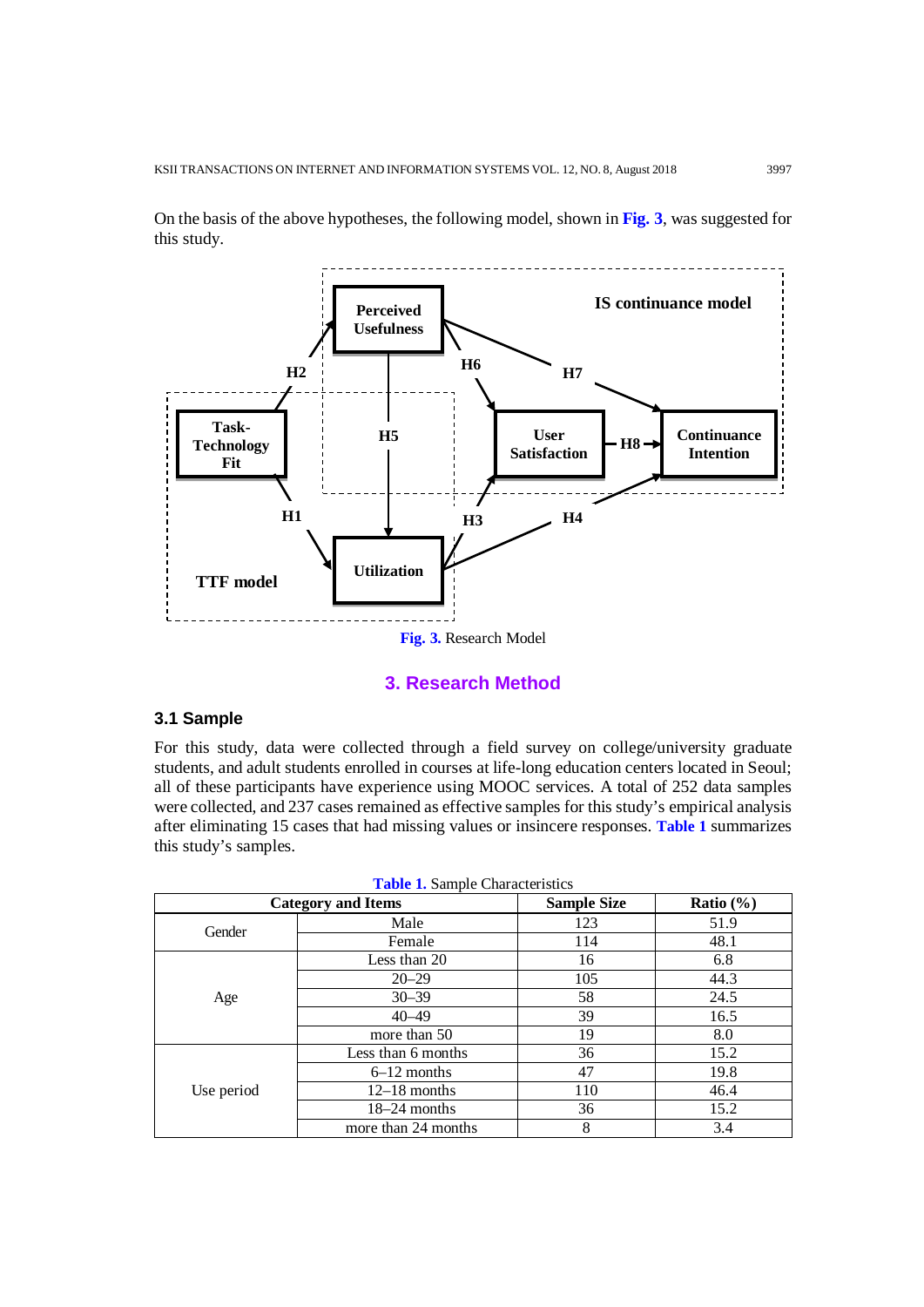#### **3.2 Measure**

To ensure the content validity of our measurement tool, this study used measurement items verified in existing literature by revising and supplementing them for our purposes. First, Task-Technology Fit was constructed into four items, each referencing studies of Goodhue & Thompson (1995) [8], Larsen et al. (2009)  $\overline{31}$ ], and Lin (2012)  $\overline{41}$ ; these were measured using a seven-point Likert scale (Strongly disagree ~ Strongly agree). Utilization was also constructed into four items, each referencing studies by Goodhue & Thompson (1995)  $[8]$ , Larsen et al. (2009) [31], and Lin & Wang(2012) [13]; these too were measured using a seven-point Likert scale. Perceived Usefulness was constructed into four items, each referencing studies by Davis (1989) [32], Bhattacherjee (2001) [6], and Lee (2010) [42]; these were measured using a seven-point Likert scale. User Satisfaction was constructed into four items, each referencing studies by Bhattacherjee (2001) [6], and Limayem & Cheung (2008) [38]; these were measured using a seven-point Likert scale. Continuance Intention was constructed into four items, each referencing studies by Bhattacherjee (2001) [6], Limayem  $\&$ Cheung (2008) [38], and Lee (2010) [42]; these were measured using a seven-point Likert scale.

#### **3.3 Analysis method**

For a method of analysis and measurement tool of structural equation models, this study analyzed results and verified the hypothesis using Amos 24.0.

# **4. Analysis and Results**

#### **4.1 Measurement Model**

This study conducted a confirmatory factor analysis to ensure the measurement tool's content validity. As a result of the modified measurement model's confirmatory factor analysis,  $\gamma$ 2 =  $394.152(P=0.000)$ ,  $\gamma$ 2/df = 2.463, RMSEA = .079, AGFI = .810, CFI = .944, IFI = .944, TLI  $= .933$ , indicating that measurement model was fit. Next, reliability and validity tests were conducted for measurement items. For reliability, construct reliability should appear above 0.7, and average variance extract should be above 0.5. Additionally, two latent variables' AVE1 and AVE2 should be larger than the squared value of its correlation for validity. As a result of analysis, reliability and validity were verified; the detailed results are presented in **Table 2** and **Table 3**.

#### **4.2 Structural Model**

A structural model analysis was conducted to measure the model's fitness, and reliability and validity of measurement items were verified. As a result of the structural model's fitness test,  $\gamma$ 2 = 395.747 (P = .000),  $\gamma$ 2/df = 2.443 was above the threshold of 3, and RMSEA = .078 was below the standard of .08. Moreover, AGF = .812 indices appeared above the recommended value of 0.8. Also, CFI = .944, IFI = .944, TLI = .934 indices were above the recommended value of 0.9; therefore, the research model's goodness of fit was verified.

## **4.3 Hypotheses Test**

The research hypotheses were tested after the structural model's fitness was confirmed. Consequently, task-technology fit had a positive effect on utilization (C.R. = 3.361,  $p = .000$ ) and perceived usefulness (C.R. = 10.898,  $p = .000$ ); therefore, H1 and H2 were supported.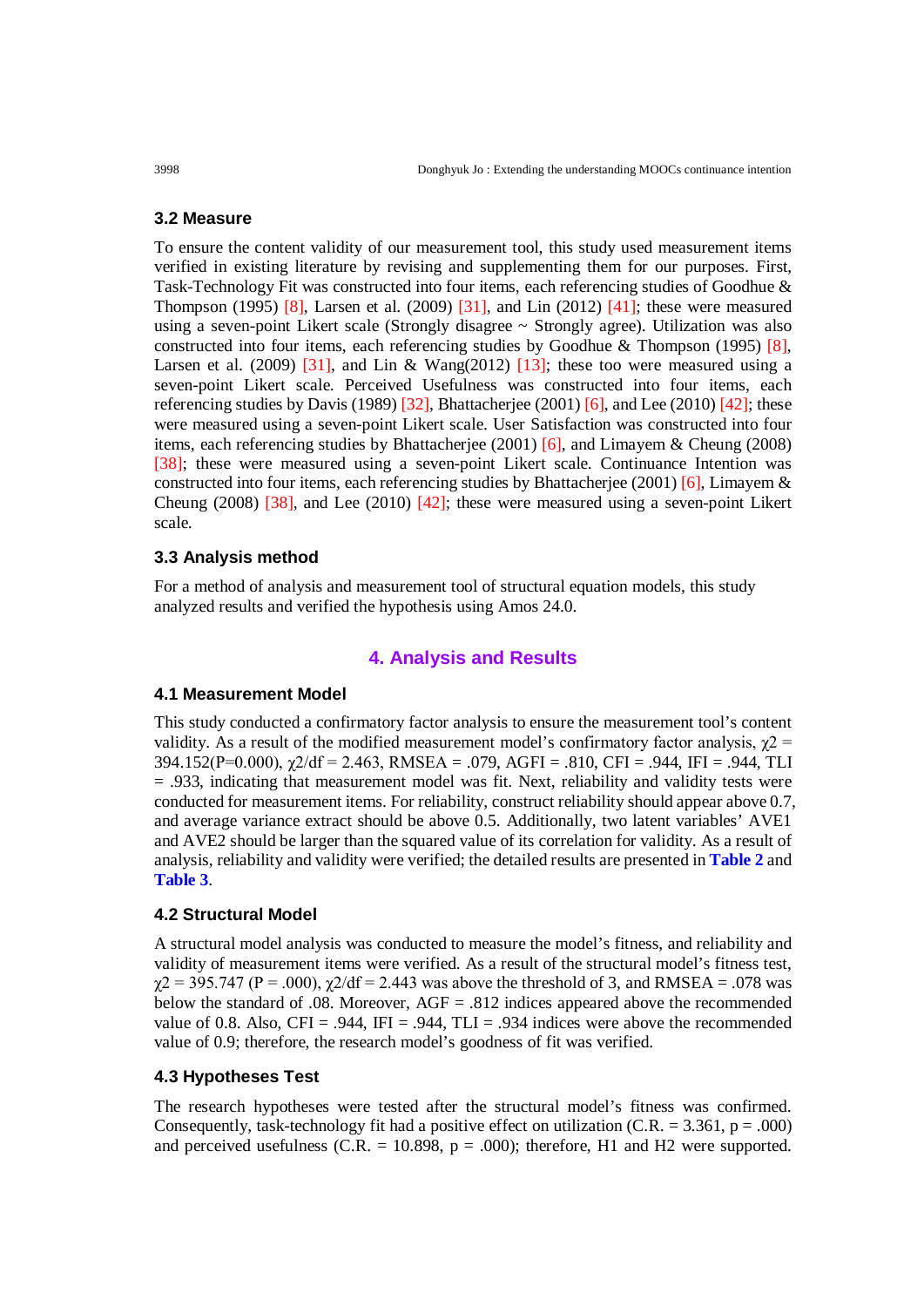Second, utilization had a positive effect on user satisfaction (C.R. =  $3.815$ , p = .000); therefore, H3 was supported. On the other hand, the utilization did not have a significant effect on the continuance intention to use  $(C.R. = -1.284, p = .199)$ ; therefore, H4 was not supported. Third, perceived usefulness has a positive effect on utilization (C.R. = 2.191,  $p = .028$ ), user satisfaction (C.R. = 7.854, p = .000), and continuance intention to use (C.R. = 7.295, p = .000); therefore, H5, H6 and H7 were supported. Lastly, user satisfaction had an effect on continuance intention to use  $(C.R. = 4.903, p = .000)$ ; thus, H8 was supported. The results of the hypothesis tests are summarized in **Table 4** and **Fig. 4**.

| <b>Variables</b>               | <b>Measurement</b> | Std.    | Std.  | <b>C.R.</b> | <b>Construct</b>   | Cronbach'  |
|--------------------------------|--------------------|---------|-------|-------------|--------------------|------------|
|                                | <b>Item</b>        | Loading | Error |             | <b>Reliability</b> | $s \alpha$ |
|                                | TTF1               | .878    |       |             |                    | .879       |
| Task-Technology                | TTF <sub>2</sub>   | .829    | .059  | 15.720      | .869               |            |
| Fit                            | TTF3               | .715    | .062  | 12.603      |                    |            |
|                                | TTF4               | .789    | .060  | 14.598      |                    |            |
|                                | PU1                | .896    |       |             |                    |            |
| <b>Utilization</b>             | PU <sub>2</sub>    | .871    | .051  | 19.265      | .910               | .928       |
|                                | PU <sub>3</sub>    | .878    | .052  | 19.615      |                    |            |
|                                | PU <sub>4</sub>    | .847    | .051  | 18.166      |                    |            |
| Perceived<br><b>Usefulness</b> | UT <sub>1</sub>    | .899    |       |             |                    | .949       |
|                                | UT <sub>2</sub>    | .921    | .042  | 22.716      | .947               |            |
|                                | UT3                | .893    | .042  | 21.019      |                    |            |
|                                | UT4                | .924    | .041  | 22.890      |                    |            |
|                                | SF1                | .820    |       |             |                    |            |
| User<br><b>Satisfaction</b>    | SF2                | .891    | .063  | 16.927      | .935               | .929       |
|                                | SF3                | .890    | .066  | 16.905      |                    |            |
|                                | SF4                | .904    | .064  | 17.294      |                    |            |
| Continuance<br>Intention       | CI <sub>1</sub>    | .826    |       |             |                    |            |
|                                | CI2                | .823    | .069  | 14.600      | .937               | .894       |
|                                | CI3                | .845    | .075  | 15.128      |                    |            |
|                                | CI4                | .804    | .076  | 14.124      |                    |            |

**Table 2.** Confirmatory Factor Analysis based on Reliability

**Table 3.** Correlations between Constructs and Validity

| <b>Variables</b>                    |          | 2        | 3        | 4        | 5        |
|-------------------------------------|----------|----------|----------|----------|----------|
| $1. Task-$<br><b>Technology Fit</b> | $.546**$ |          |          |          |          |
| 2. Utilization                      | $.124*$  | $.666**$ |          |          |          |
| 3. Perceived<br><b>Usefulness</b>   | $.507*$  | $.516*$  | $.608**$ |          |          |
| 4. User Satisfaction                | $.174*$  | $.347*$  | $.436*$  | $.791**$ |          |
| 5. Continuance<br>Intention         | $.536*$  | $.349*$  | $.582*$  | $.421*$  | $.758**$ |

\*squared value of correlation  $(\phi^2)$ 

\*\*AVE (Average Variance Extract)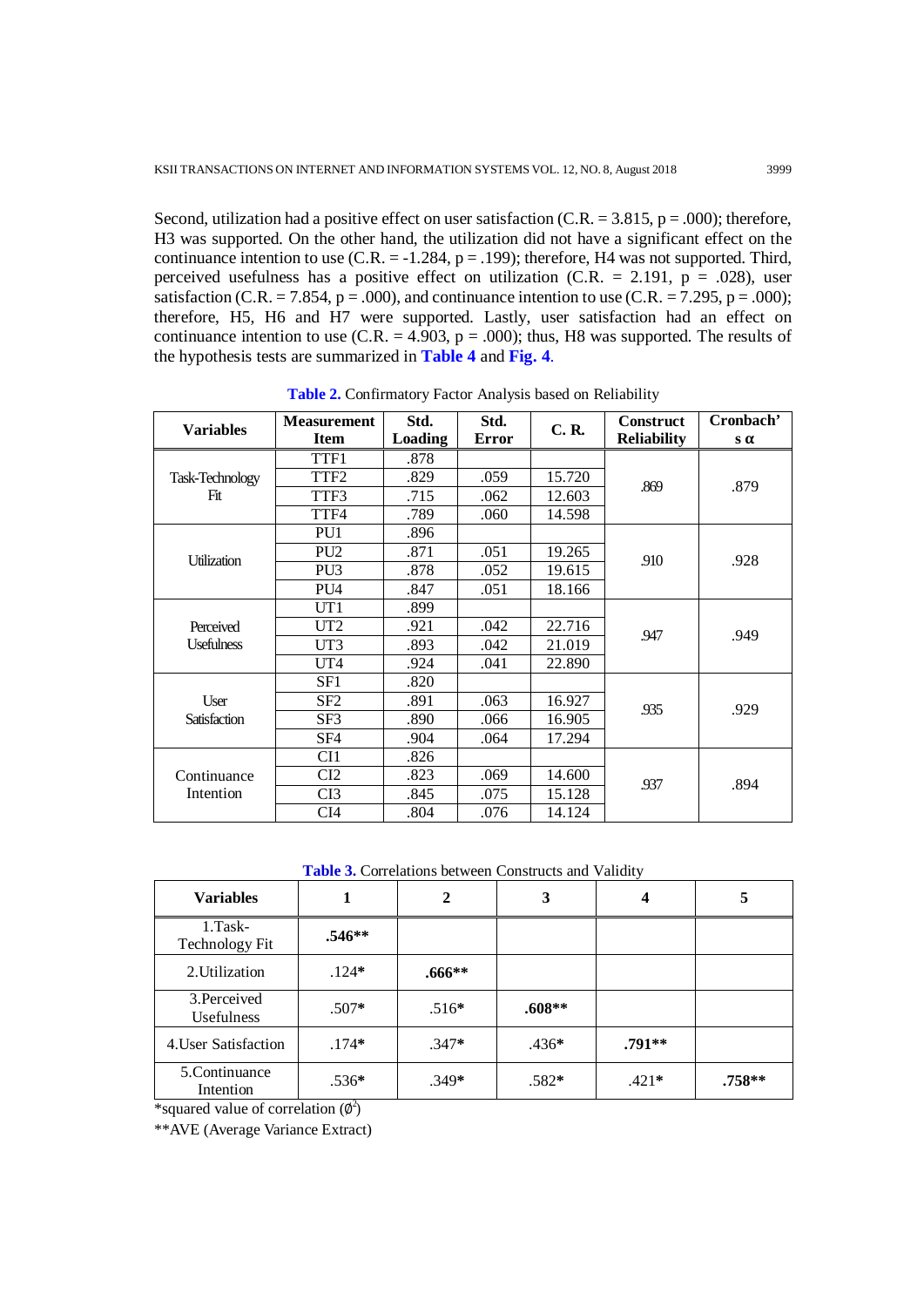|                | <b>Hypothesis Path</b>                                   | <b>Estimate</b><br>$(\beta)$ | C.R.<br>(t) | <b>Results</b>                 |
|----------------|----------------------------------------------------------|------------------------------|-------------|--------------------------------|
| H1             | Task-Technology Fit $\rightarrow$ Utilization            | .335                         | $3.361***$  | <b>Supported</b>               |
| H2             | Task-Technology Fit $\rightarrow$ Perceived Usefulness   | .742                         | $10.898***$ | <b>Supported</b>               |
| H <sub>3</sub> | Utilization $\rightarrow$ User Satisfaction              | .187                         | $3.815***$  | <b>Supported</b>               |
| H4             | Utilization $\rightarrow$ Continuance intention          | $-.044$                      | $-1.284$    | <b>Not</b><br><b>Supported</b> |
| H5             | Perceived Usefulness $\rightarrow$ Utilization           | .199                         | $2.191*$    | <b>Supported</b>               |
| H <sub>6</sub> | Perceived Usefulness $\rightarrow$ User Satisfaction     | .410                         | $7.854***$  | <b>Supported</b>               |
| H7             | Perceived Usefulness $\rightarrow$ Continuance intention | .311                         | $7.295***$  | <b>Supported</b>               |
| H8             | User Satisfaction $\rightarrow$ Continuance intention    | .267                         | $4.903***$  | <b>Supported</b>               |

|  |  |  | Table 4. Hypothesis Test Results |  |  |
|--|--|--|----------------------------------|--|--|
|--|--|--|----------------------------------|--|--|

\* p < 0.05, \*\* p < 0.01, \*\*\* p < 0.001



\* p < 0.05, \*\* p < 0.01, \*\*\* p < 0.001, ns: insignificant at the 0.05 level

## **Fig. 4.** Research Model and Path Analysis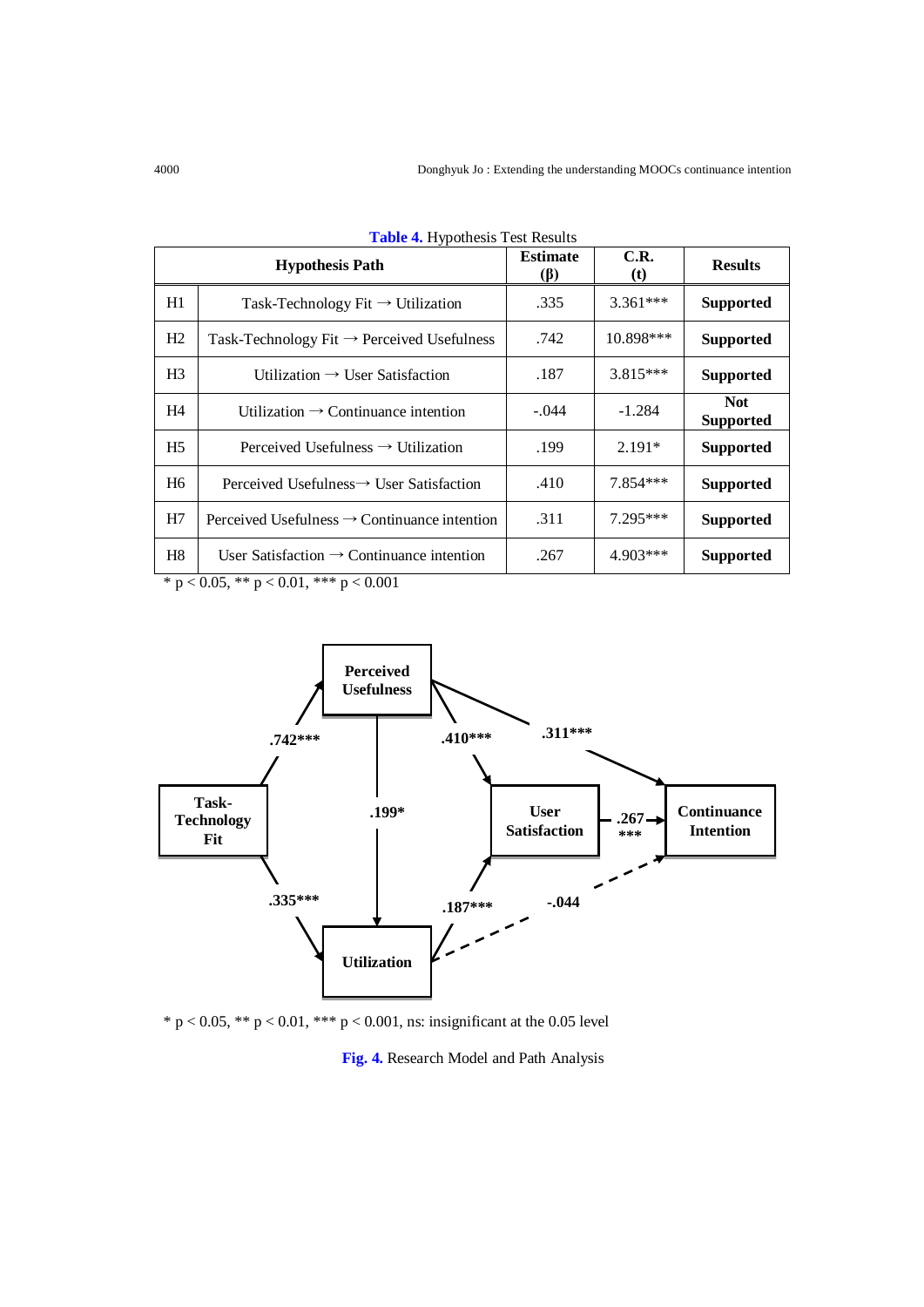# **5. Conclusion**

In our current, information-based society in which knowledge comprises the core of production, the capability to utilize information and produce knowledge with IT is emerging as essential to learning. Accordingly, MOOCs have recently been introduced and are being recognized as an alternative to new forms of open education. Therefore, this study presents an extended research model which combines IS continuance and task-technology fit models through literature research, revealing factors of continued learner use after accepting MOOCs, and analyzes the model empirically.

In this study we found that task-technology fit has a positive effect on the utilization and perceived usefulness in MOOC use environment; additionally, the use of task-technology fit has a positive effect on intention of continued use. The task-technology fit affects the use of production performance IT when performing specific tacks utilizing IT  $[31]$ . Therefore, if the MOOCs are sufficient to support learning in the MOOCs use environment, it can be understood that the user evaluates the use of the MOOCs and uses them positively.

Additionally, it was found that perceived usefulness positively affects usability, user satisfaction, and intention of continuous use: user satisfaction has a positive effect on intention of continuous use. The more an MOOC user perceives that the MOOC's use is helpful to learning and increases the effects of learning, the more they are satisfied with an MOOC's function and output, leading to continued use [43]. If IS is not used frequently after acceptance, however, and if it is inappropriate and ineffective, IS is a failure factor in achieving good results [5]. Therefore, this study found that perceived usefulness and user satisfaction in an MOOC use environment are important predictors of an intention of continued use of MOOCs. The results of this study suggest that an MOOC's success is defined as continued use in an acceptance environment and that the MOOC's validity as a research model is verified by examining the factors that affect intention to use MOOCs. Recently, the importance of MOOCs as a means by which to enhance the quality of higher education and bolster a university's competitiveness has increased, but empirical study on the issue is insufficient [15,16]. Therefore, this study is academically significant since it confirms the factors affecting users' intention to use MOOCs continuously in use environments by applying task-technology fit and IS Continuance models.

Additionally, according to this study's results, it is important for the success and competitiveness of MOOCs to increase their service utilization by improving the fitness of tasks and technologies in their environments. Therefore, it is expected that the present study will have practical value as it helps us to understand MOOCs' usage environment and presents strategic directions for the successful establishment and diffusion of MOOCs.

In this study, we collected and empirically analyzed data regarding experienced adult university MOOC users in Seoul who participated in life-long education center curriculum. Therefore, the extent to which we can generalize the results of this study is limited. In addition, to determine the factors of MOOC success, we examined previous studies on IS success, presented task-technology fit, level of use, perceived usefulness, and user satisfaction as determinants of an continuance intention, and verified them empirically. We expect that by further reviewing various MOOCs services and learner-level success factors, we will be able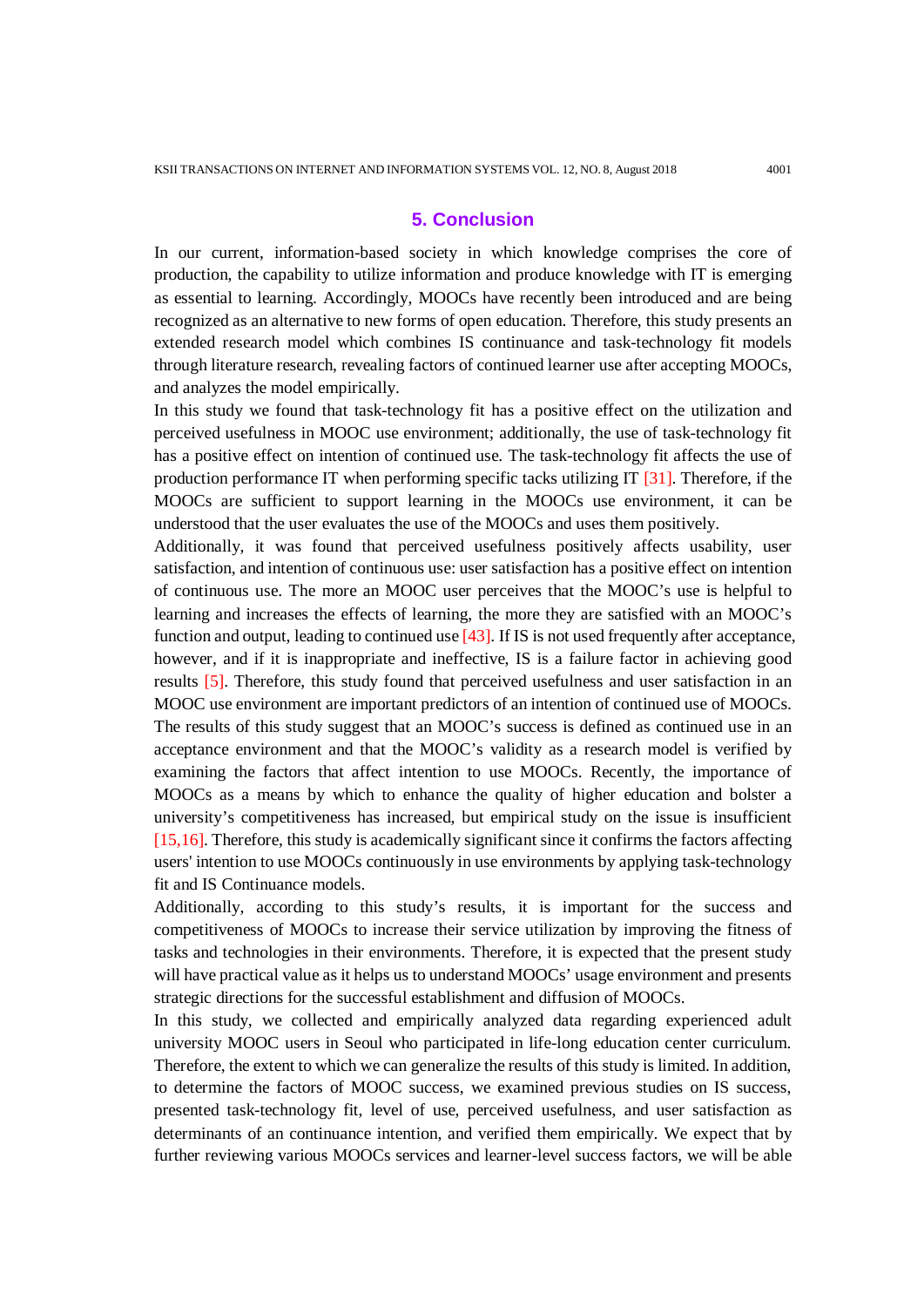to gain a broader understanding of the success of MOOCs.

#### **References**

- [1] M. J. Rosenberg, "Beyond e-learning. Approaches and Technologies to enhance Organizational Knowledge," *Learning, and Performance. John Wiley & Sons*, 2005.
- [2] L. Yuan and S. Powell, "MOOCs and open education: Implications for higher education," 2013. [Article \(CrossRef Link\)](https://publications.cetis.org.uk/wp-content/uploads/2013/03/MOOCs-and-Open-Education.pdf)
- [3] J. Reich, "Rebooting MOOC research" *Science*, Vol 347, No. 6217, pp. 34-35, 2015. [Article \(CrossRef Link\)](https://doi.org/10.1126/science.1261627)
- [4] C. Alario-Hoyos, M. Pérez-Sanagustín, C. Delgado-Kloos, M. Muñoz-Organero and A. Rodríguez-de-las-Heras, "Analysing the impact of built-in and external social tools in a MOOC on educational technologies," in *Proc. of European Conference on Technology Enhanced Learning*, pp. 5-18, 2013. [Article \(CrossRef Link\)](https://doi.org/10.1007/978-3-642-40814-4_2)
- [5] A. Bhattacherjee, J. Perols and C. Sanford, "Information technology continuance: A theoretic extension and empirical test," *Journal of Computer Information Systems*, Vol 49, No. 1, pp. 17-26, 2008. [Article \(CrossRef Link\)](https://doi.org/10.1080/08874417.2008.11645302)
- [6] A. Bhattacherjee, "Understanding information systems continuance: an expectation-confirmation model," *MIS quarterly*, Vol 25, No. 3, pp. 351-370, 2001. [Article \(CrossRef Link\)](https://doi.org/10.2307/3250921)
- [7] A. Bhattacherjee and A. Barfar, "Information technology continuance research: current state and future directions," *Asia Pacific Journal of Information Systems*, Vol 21, No. 2, pp. 1-18, 2011.
- [8] D. L. Goodhue and R. L. Thompson, "Task-technology fit and individual performance," *MIS quarterly*, Vol 19, No. 2, pp. 213-236, 1995. [Article \(CrossRef Link\)](https://doi.org/10.2307/249689)
- [9] I. M. Klopping and E. McKinney, "Extending the technology acceptance model and the task-technology fit model to consumer e-commerce," *Information Technology, Learning, and Performance Journal*, Vol 22, No. 1, pp. 35-48, 2004. Article [\(CrossRef Link\)](https://cdn.ymaws.com/aisnet.org/resource/group/3f1cd2cf-a29b-4822-8581-7b1360e30c71/Spring_2004/kloppingmckinneyspring2004.pdf)
- [10] T. J. McGill and J. E. Klobas, "A task–technology fit view of learning management system impact," *Computers & Education*, Vol 52, No. 2, pp. 496-508, 2009. [Article \(CrossRef Link\)](https://doi.org/10.1016/j.compedu.2008.10.002)
- [11] T. Zhou, Y. Lu and B. Wang, "Integrating TTF and UTAUT to explain mobile banking user adoption," *Computers in human behavior*, Vol 26, No. 4, pp. 760-767, 2010. [Article \(CrossRef Link\)](https://doi.org/10.1016/j.chb.2010.01.013)
- [12] H. H. Chang, "Task-technology fit and user acceptance of online auction," *International Journal of Human-Computer Studies*, Vol 68, No. 1, pp. 69-89, 2010. [Article \(CrossRef Link\)](https://doi.org/10.1016/j.ijhcs.2009.09.010)
- [13] W. S. Lin and C. H. Wang, "Antecedences to continued intentions of adopting e-learning system in blended learning instruction: A contingency framework based on models of information system success and task-technology fit," *Computers & Education*, Vol 58, No.1, pp. 88-99, 2012. [Article \(CrossRef Link\)](https://doi.org/10.1016/j.compedu.2011.07.008)
- [14] T. Oliveira, M. Faria, M. A. Thomas and A. Popovič, "Extending the understanding of mobile banking adoption: When UTAUT meets TTF and ITM," *International Journal of Information Management*, Vol 34, No. 5, pp. 689-703, 2014. [Article \(CrossRef Link\)](https://doi.org/10.1016/j.ijinfomgt.2014.06.004)
- [15] K. S. Hone and G. R. El Said, "Exploring the factors affecting MOOC retention: A survey study," *Computers & Education*, 98, 157-168, 2016. [Article \(CrossRef Link\)](https://doi.org/10.1016/j.compedu.2016.03.016)
- [16] L. Huang, J. Zhang and Y. Liu, "Antecedents of student MOOC revisit intention: Moderation effect of course difficulty," *International Journal of Information Management*, 37(2), 84-91, 2017. [Article \(CrossRef Link\)](https://doi.org/10.1016/j.ijinfomgt.2016.12.002)
- [17] J. Reich, "MOOC completion and retention in the context of student intent," *EDUCAUSE Review Online*, 2014[. Article \(CrossRef Link\)](https://er.educause.edu/articles/2014/12/mooc-completion-and-retention-in-the-context-of-student-intent)
- [18] F. M. Hollands and D. Tirthali, "MOOCs: Expectations and Reality," *Full report. Online Submission*, 2014. [Article \(CrossRef Link\)](https://files.eric.ed.gov/fulltext/ED547237.pdf)
- [19] A. Chiappe-Laverde, N. Hine and J. A. Martínez-Silva, "Literatura y práctica: una revisión crítica acerca de los MOOC," *Comunicar*, Vol 22, No. 44, pp.9-18 , 2015. [Article \(CrossRef Link\)](https://doi.org/10.3916/c44-2015-01)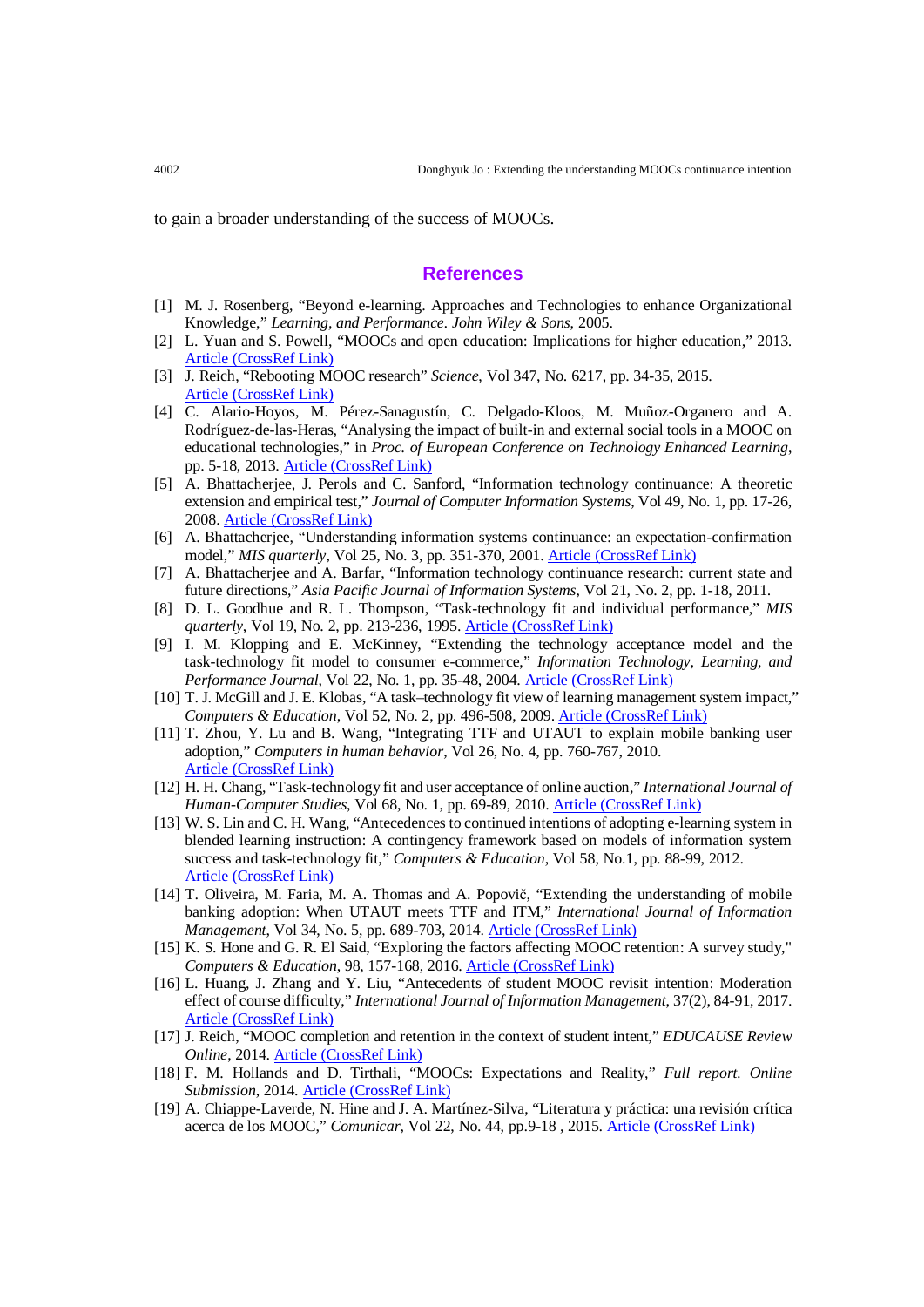- [20] R. Saadatdoost, A. T. H. Sim, H. Jafarkarimi and J. Mei Hee, "Exploring MOOC from education and Information Systems perspectives: a short literature review," *Educational Review*, Vol 67, No. 4, pp. 505-518, 2015. [Article \(CrossRef Link\)](https://doi.org/10.1080/00131911.2015.1058748)
- [21] Y. Wang and R. Baker, "Content or platform: Why do students complete MOOCs?," *Journal of Online Learning and Teaching*, Vol 11, No. 1, 17-30, 2015. [Article \(CrossRef Link\)](https://pdfs.semanticscholar.org/294f/93a0a0ed61471a469dd658217ef7a6093409.pdf)
- [22] R. F. Kizilcec, M. Pérez-Sanagustín and J. J. Maldonado, "Recommending self-regulated learning strategies does not improve performance in a MOOC," in *Proc. of Proceedings of the Third (2016) ACM Conference on Learning@ Scale*, ACM, pp. 101-104, 2016. [Article \(CrossRef Link\)](https://doi.org/10.1145/2876034.2893378)
- [23] K. Jordan, "Massive open online course completion rates revisited: Assessment, length and attrition," *The International Review of Research in Open and Distributed Learning*, Vol 16, No. 3, pp. 341-358, 2015. [Article \(CrossRef Link\)](https://doi.org/10.19173/irrodl.v16i3.2112)
- [24] R. Meyer, "What it's like to teach a MOOC (and what the heck'sa MOOC?)," *The Atlantic*, 2012. [Article \(CrossRef Link\)](http://tinyurl.com/cdfvvqy)
- [25] M. T. Dishaw and D. M. Strong, "Supporting software maintenance with software engineering tools: A computed task–technology fit analysis," *Journal of Systems and Software*,Vol 44, No. 2, pp. 107-120, 1998. [Article \(CrossRef Link\)](https://doi.org/10.1016/s0164-1212(98)10048-1)
- [26] R. M. Fuller and A. R. Dennis, "Does fit matter? The impact of task-technology fit and appropriation on team performance in repeated tasks," *Information Systems Research*,Vol 20, No. 1, pp. 2-17, 2009. [Article \(CrossRef Link\)](https://doi.org/10.1287/isre.1070.0167)
- [27] K. Mathieson and M. Keil, "Beyond the interface: Ease of use and task/technology fit," *Information & Management*, Vol 34, No. 4, pp. 221-230, 1998. [Article \(CrossRef Link\)](https://doi.org/10.1016/s0378-7206(98)00058-5)
- [28] P. C. Pendharkar, M. Khosrowpour and J. A. Rodger, "Development and testing of an instrument for measuring the user evaluations of information technology in health care," *Journal of Computer Information Systems*, Vol 41, No. 4, pp. 84–89, 2001. [Article \(CrossRef Link\)](https://www.tandfonline.com/doi/abs/10.1080/08874417.2001.11647028)
- [29] S. Jarupathirun and F. M. Zahedi, "Exploring the influence of perceptual factors in the success of web-based spatial DSS," *Decision Support Systems*, Vol 43, No. 3, pp. 933–951, 2007. [Article \(CrossRef Link\)](https://doi.org/10.1016/j.dss.2005.05.024)
- [30] T. C. Lin and C. C. Huang, "Understanding knowledge management system usage antecedents: An integration of social cognitive theory and task technology fit," *Information & Management*, Vol 45, No. 6, pp. 410-417, 2008. [Article \(CrossRef Link\)](https://doi.org/10.1016/j.im.2008.06.004)
- [31] T. J. Larsen, A. M. Sørebø and Ø. Sørebø, "The role of task-technology fit as users' motivation to continue information system use," *Computers in Human Behavior*, Vol 25, No. 3, pp. 778-784, 2009. [Article \(CrossRef Link\)](https://doi.org/10.1016/j.chb.2009.02.006)
- [32] F. D. Davis, R. P. Bagozzi and P. R. Warshaw, "User acceptance of computer technology: a comparison of two theoretical models," *Management science*, Vol 35, No. 8, pp. 982-1003, 1989. [Article \(CrossRef Link\)](https://doi.org/10.1287/mnsc.35.8.982)
- [33] R. L. Oliver, "A cognitive model of the antecedents and consequences of satisfaction decisions," *Journal of marketing research*, Vol 17, No. 4, pp. 460-469, 1980. [Article \(CrossRef Link\)](https://doi.org/10.2307/3150499)
- [34] M. H. Hsu, C. M. Chiu and T. L. Ju, "Determinants of continued use of the WWW: an integration of two theoretical models," *Industrial management & data systems*, Vol 104, No. 9, pp. 766-775, 2004. [Article \(CrossRef Link\)](https://doi.org/10.1108/02635570410567757)
- [35] C. S. Lin, S. Wu and R. J. Tsai, "Integrating perceived playfulness into expectation-confirmation model for web portal context," *Information & management*, Vol 42, No. 5, pp. 683-693, 2005. [Article \(CrossRef Link\)](https://doi.org/10.1016/j.im.2004.04.003)
- [36] J. C. Roca, C. M. Chiu and F. J. Martínez, "Understanding e-learning continuance intention: An extension of the Technology Acceptance Model," *International Journal of human-computer studies*, Vol 64, No. 8, pp. 683-696, 2006. [Article \(CrossRef Link\)](https://doi.org/10.1016/j.ijhcs.2006.01.003)
- [37] J. Y. Thong, S. J. Hong and K. Y. Tam, "The effects of post-adoption beliefs on the expectation-confirmation model for information technology continuance," *International Journal of Human-Computer Studies*, Vol 64, No. 9, pp. 799-810, 2006. [Article \(CrossRef Link\)](https://doi.org/10.1016/j.ijhcs.2006.05.001)
- [38] M. Limayem and C. M. Cheung, "Understanding information systems continuance: The case of Internet-based learning technologies," *Information & management*, Vol 45, No. 4, pp. 227-232, 2008. [Article \(CrossRef Link\)](https://doi.org/10.1016/j.im.2008.02.005)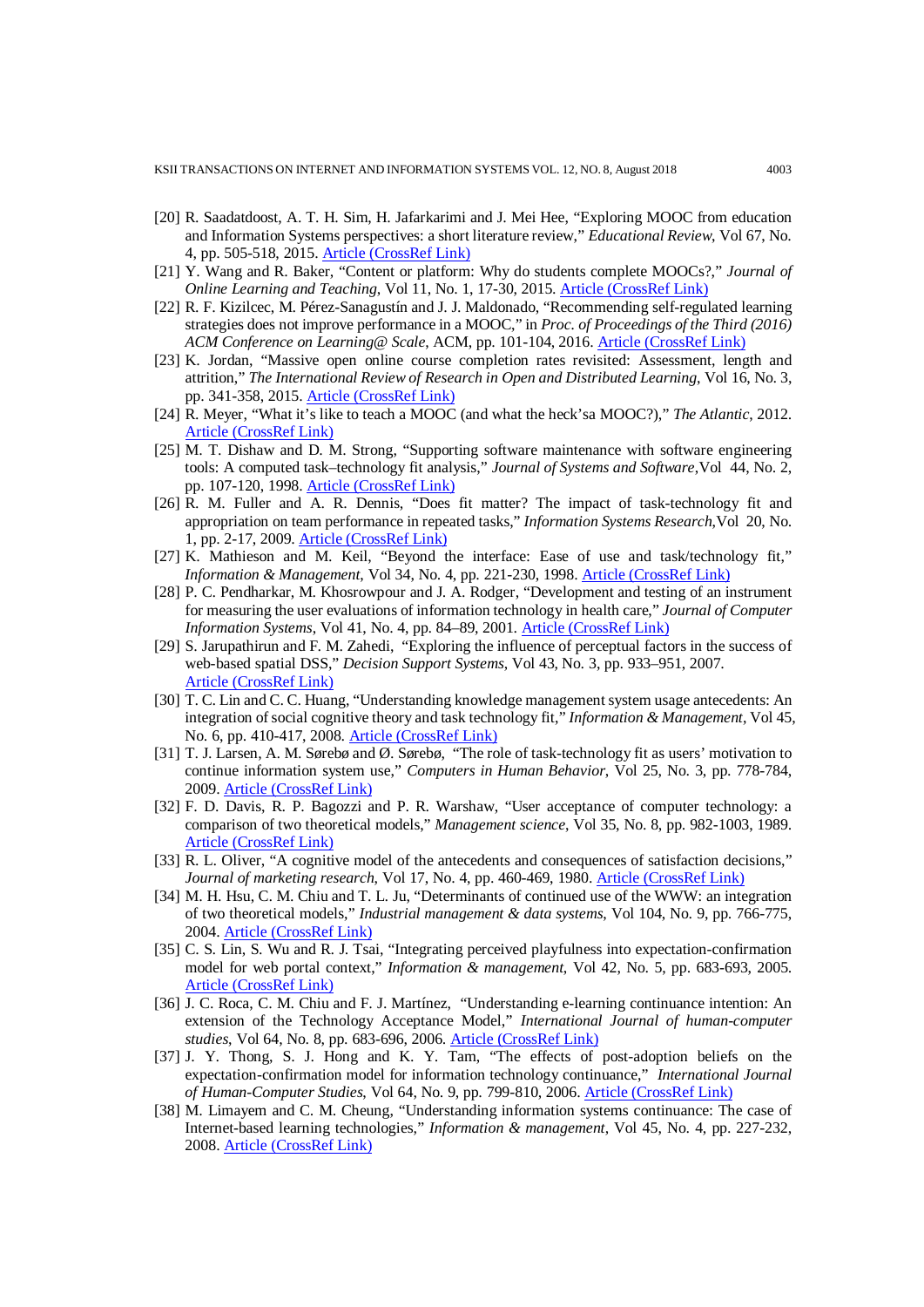- [39] B. Kim, "An empirical investigation of mobile data service continuance: Incorporating the theory of planned behavior into the expectation–confirmation model," *Expert systems with applications*, Vol 37, No. 10, pp. 7033-7039, 2010. [Article \(CrossRef Link\)](https://doi.org/10.1016/j.eswa.2010.03.015)
- [40] C. H. Ho, "Continuance intention of e-learning platform: Toward an integrated model," *International Journal of Electronic Business Management*, Vol 8, No. 3, pp. 206-215, 2010. [Article \(CrossRef Link\)](https://pdfs.semanticscholar.org/e4bb/e2faaf0c940079d66029f54334a5dedd0602.pdf)
- [41] W. S. Lin, "Perceived fit and satisfaction on web learning performance: IS continuance intention and task-technology fit perspectives," *International Journal of Human-Computer Studies*, Vol 70, No. 7, pp. 498-507, 2012. [Article \(CrossRef Link\)](https://doi.org/10.1016/j.ijhcs.2012.01.006)
- [42] M. C. Lee, "Explaining and predicting users' continuance intention toward e-learning: An extension of the expectation–confirmation model," *Computers & Education*, Vol. 54, No. 2, pp. 506-516, 2010. [Article \(CrossRef Link\)](https://doi.org/10.1016/j.compedu.2009.09.002)
- [43] S. Petter, W. DeLone and E. R. McLean, "Information systems success: The quest for the independent variables," *Journal of Management Information Systems*, Vol. 29, No. 4, pp.7-62, 2013. [Article \(CrossRef Link\)](https://doi.org/10.2753/mis0742-1222290401)

### **Appendix.** Measurement items.

#### **Task-Technology Fit**

- 1. It is appropriate to use MOOCs when learning.
- 2. MOOCs features are sufficient to complete my study.
- 3. MOOCs fulfill my learning objective.
- 4. MOOCs fit well with my learning method.

### **Utilization**

- 1. I frequently use MOOCs.
- 2. I apply MOOCs in my study.
- 3. I use MOOCs learning courses.
- 4. I utilize MOOCs study materials.

#### **Perceived Usefulness**

- 1. I find MOOCs useful.
- 2. MOOCs assist me in acquiring information.
- 3. MOOCs are helpful to my learning.
- 4. Education quality increases when I use MOOCs.

#### **User Satisfaction**

- 1. I am satisfied with using MOOCs.
- 2. I am satisfied with MOOCs' utilities.
- 3. I am generally satisfied with my experience using MOOCs.
- 4. Utilizing MOOCs is a wise choice.

#### **Continuance Intention**

- 1. I plan to use MOOCs frequently in the future.
- 2. I plan to use MOOCs very often in the future.
- 3. I believe the use of MOOCs will increase.
- 4. I would recommend the use of MOOCs to others.